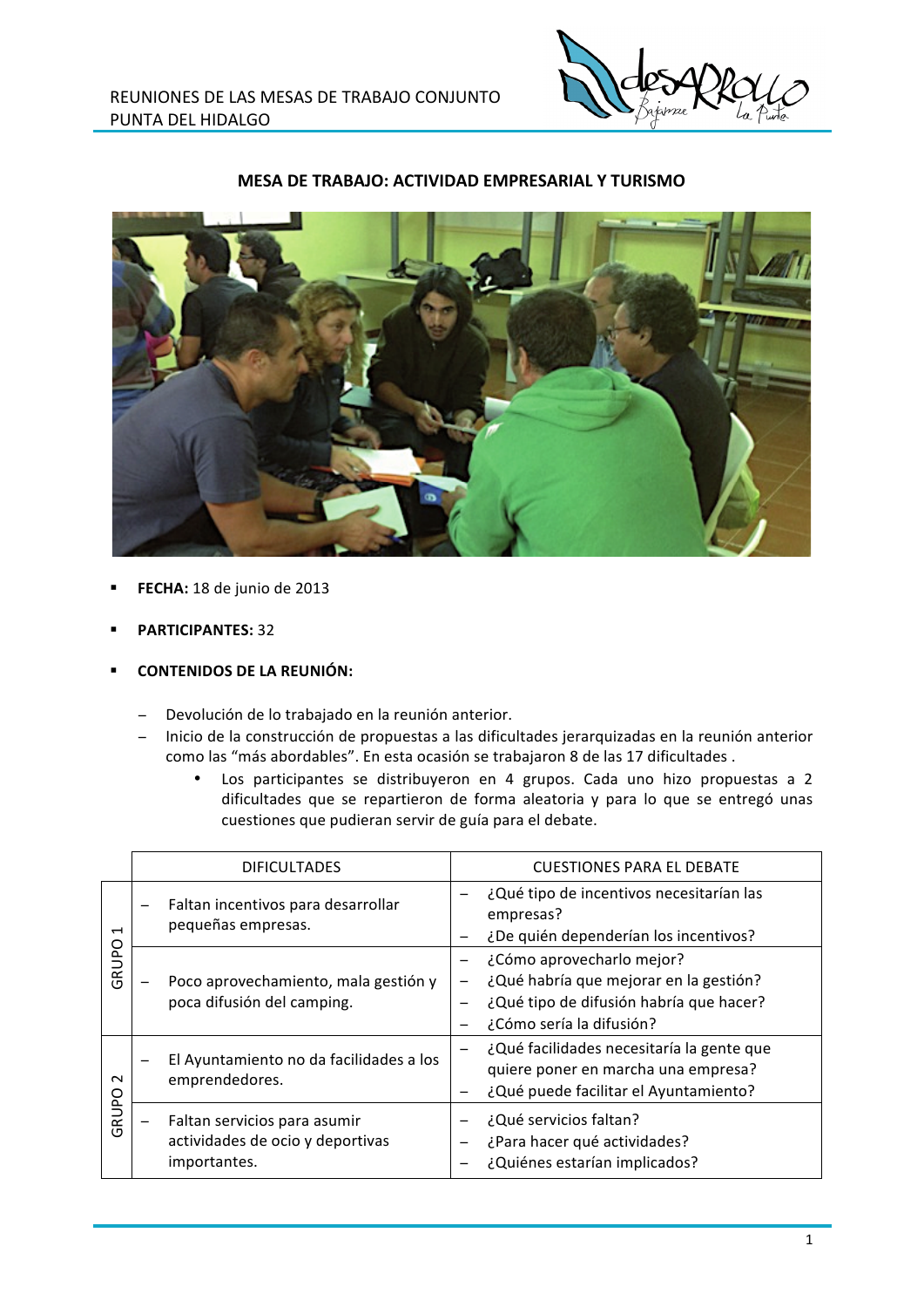## REUNIONES DE LAS MESAS DE TRABAJO CONJUNTO PUNTA DEL HIDALGO



|                          | <b>DIFICULTADES</b>                         | <b>CUESTIONES PARA EL DEBATE</b>                                         |
|--------------------------|---------------------------------------------|--------------------------------------------------------------------------|
| $\omega$<br><b>GRUPO</b> | Falta imagen comercial (saberse<br>vender). | ¿Qué habría que hacer para "venderse"?<br>¿Qué imagen queremos "vender"? |
|                          | Falta seguridad.                            | ¿Qué se necesitaría?                                                     |
|                          |                                             | ¿Cuándo?                                                                 |
|                          |                                             | ¿Dónde?                                                                  |
| 4<br><b>GRUPO</b>        | Falta de promoción turística.               | ¿Qué tipo de promoción habría que hacer?<br>$\overline{\phantom{0}}$     |
|                          |                                             | ¿Quiénes estarían implicados?                                            |
|                          | El Punto de Información Turística no        | ¿Qué se tiene que mejorar?                                               |
|                          | funciona.                                   | ¿Qué tipo de información debe ofertar?                                   |

· Finalmente las propuestas de cada grupo fueron presentadas en plenario por un/a portavoz que fueron debatidas y completadas por el resto de participantes.

| <b>DIFICULTADES</b>                                                         | <b>PROPUESTAS</b>                                                              |                                                                                                                                                                                                                                                                                                                                                                    |
|-----------------------------------------------------------------------------|--------------------------------------------------------------------------------|--------------------------------------------------------------------------------------------------------------------------------------------------------------------------------------------------------------------------------------------------------------------------------------------------------------------------------------------------------------------|
| Faltan incentivos<br>para desarrollar<br>pequeñas<br>empresas.              |                                                                                | Menos burocracia.<br>Más agilidad para emprendedores.<br>Incentivos fiscales (para todos).<br>Asesoría (para todos):<br>Más cerca.<br>$\bigcap$<br>Más información.<br>$\Omega$                                                                                                                                                                                    |
| Poco<br>aprovechamiento,<br>mala gestión y<br>poca difusión del<br>camping. | $\qquad \qquad -$<br>$\overline{\phantom{m}}$<br>$\overline{\phantom{m}}$<br>— | Abrir el camping todo el año o todos los fines de semana del año.<br>Dotar el camping de mejores infraestructuras.<br>Externalizar la gestión del camping.<br>Promover intercambios con otros campings.<br>Contactar con asociaciones de campistas.<br>Coordinarlo con las actividades que se hagan en el pueblo.<br>Revisar el pliego de condiciones del camping. |
| El Ayuntamiento<br>no da facilidades a<br>los<br>emprendedores.             | $\overline{\phantom{m}}$<br>$\equiv$                                           | Que el Ayuntamiento agilice las gestiones.<br>Abaratar las tasas.<br>Asesoramiento.<br>Más información.<br>Más accesibilidad a la información.<br>Bonificación para emprendedores.                                                                                                                                                                                 |